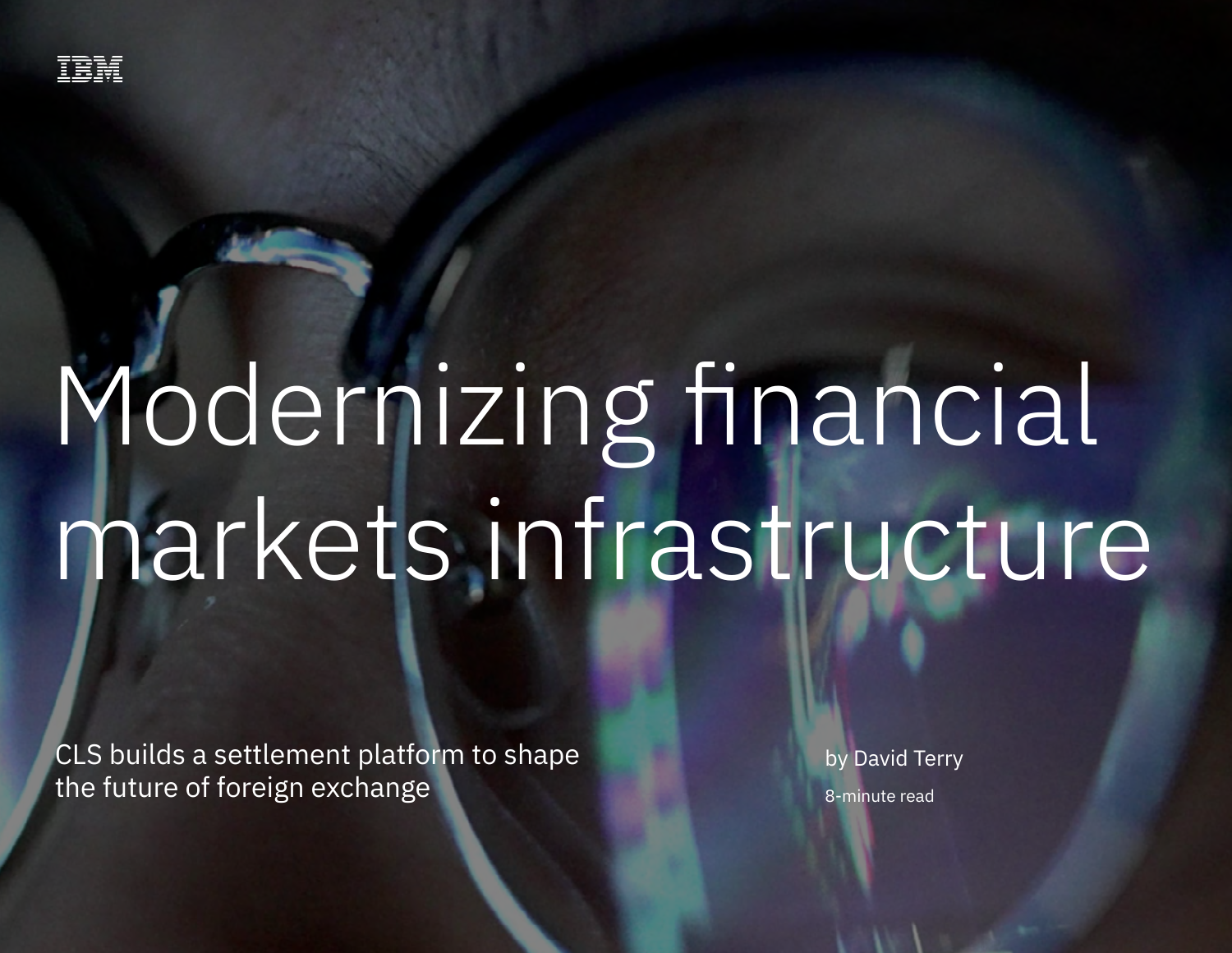very day, banks, corporations and investors trade currency worth trillions of dollars on the foreign exchange (FX) market—in full confidence that whether they are trading British pounds for Mexican pesos or Swiss francs for Hungarian forints, they will receive the currency they paid for. One of the main reasons for that confidence is CLS—a company whose settlement services sit at the heart of the global FX ecosystem. E

The safety of modern FX markets is a relatively recent phenomenon. Back in 1972, when the German bank Bankhaus Herstatt collapsed, many of its FX



counterparties faced serious losses. In response, the global FX ecosystem began looking for ways to mitigate systemic risk, and in 2002, through unprecedented cooperation across the community, CLS was established with 39 member organizations and seven currencies.

Today, the company's members include over 70 of the world's most important financial institutions, and over 25,000 more use its services to settle FX transactions across 18 of the world's most actively traded currencies.

At a high level, the value CLS offers is in providing a platform that ensures that the payment instructions for both sides of an FX trade are settled simultaneously, eliminating the risk that that one party delivers the currency it sold but does not receive the currency it bought. At the same time, CLS provides multilateral netting of payments, which reduces the amount of capital that each market participant needs to pay to settle their trades, shrinking funding requirements by an average of 96%.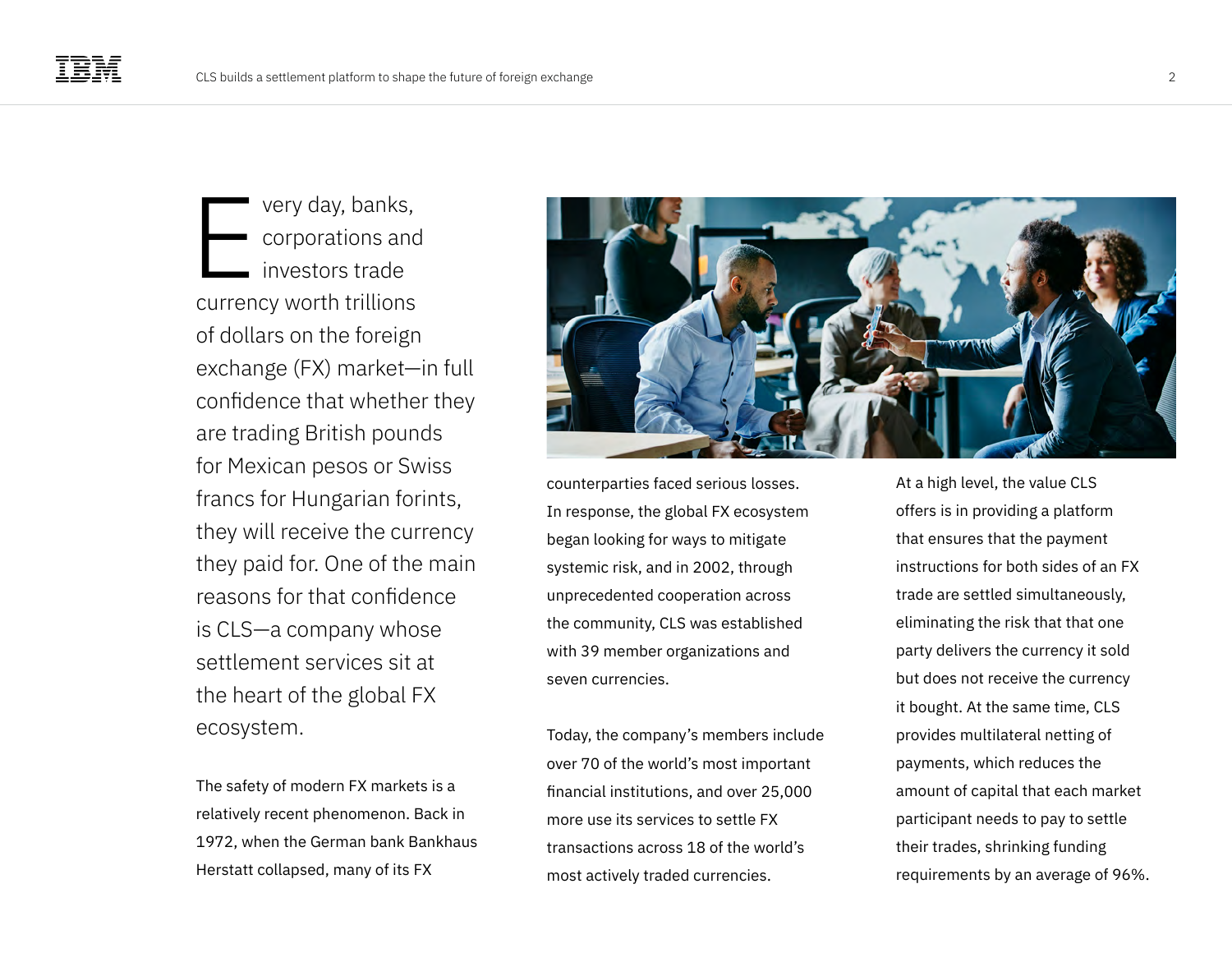"In the midst of adversity, the CLS team and IBM teams worked really closely together. The dedication from both sides was exceptional."

### **Ritesh Gadhiya**

Head of Settlement Applications, CLS

On average, CLS settles USD

### 5.5 trillion

of FX payment instructions per day

CLS multilateral netting shrinks funding requirements by 96%

on average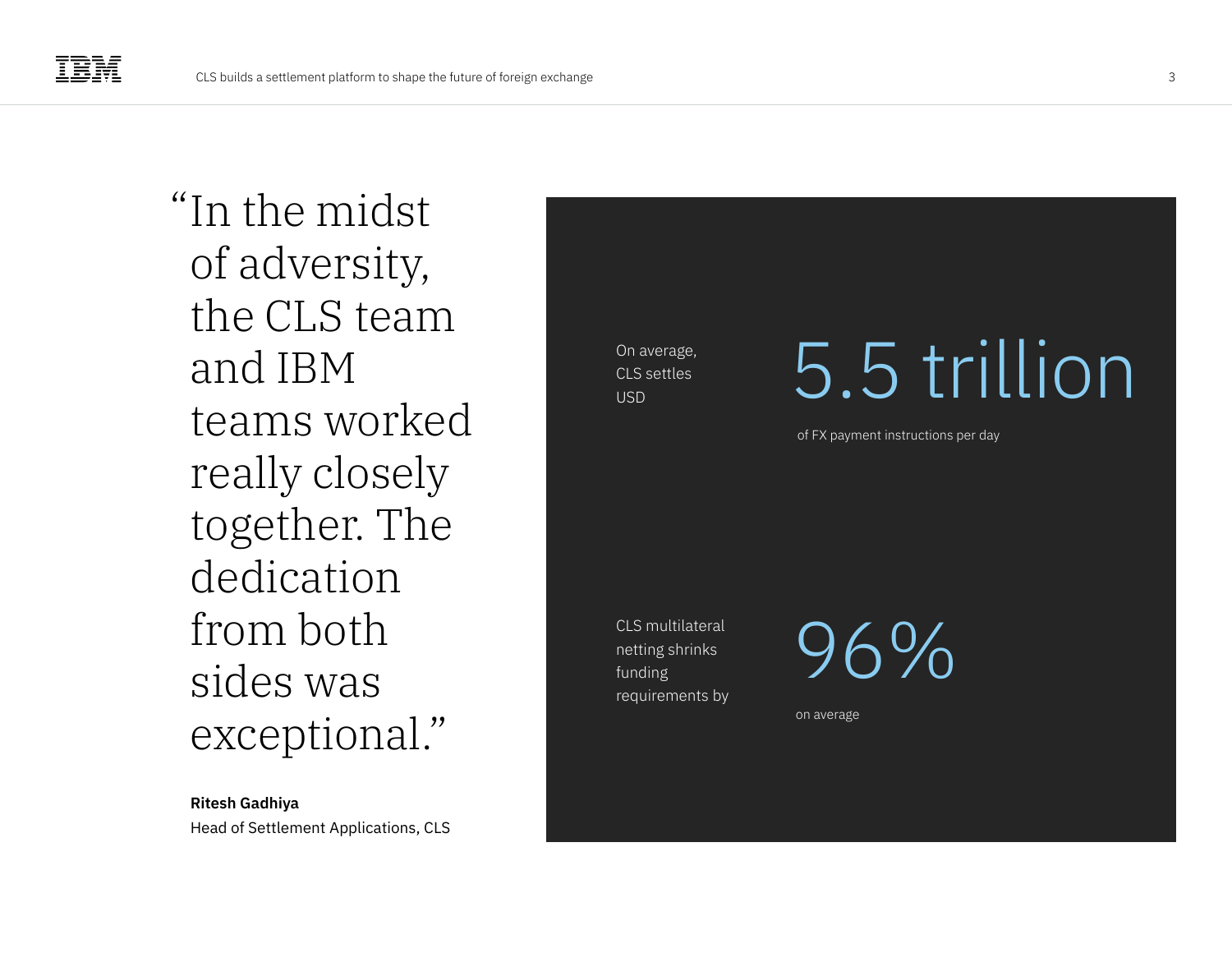### Settlement at scale

Since CLS first started operating in 2002, the company has built its business around CLSSettlement, a settlement platform developed, hosted and managed by IBM. The platform has been hugely successful, helping CLS scale its business to handle an average of over USD 5.5 trillion and one million instructions per day. Even during times of unusual market activity, the system has coped admirably. For example, in 2020 it handled a peak volume of over 2.6 million instructions worth USD 13.4 trillion in a single day. To put these numbers in perspective: USD 13.4 trillion is approximately equivalent to the entire annual gross domestic product of China in 2018.

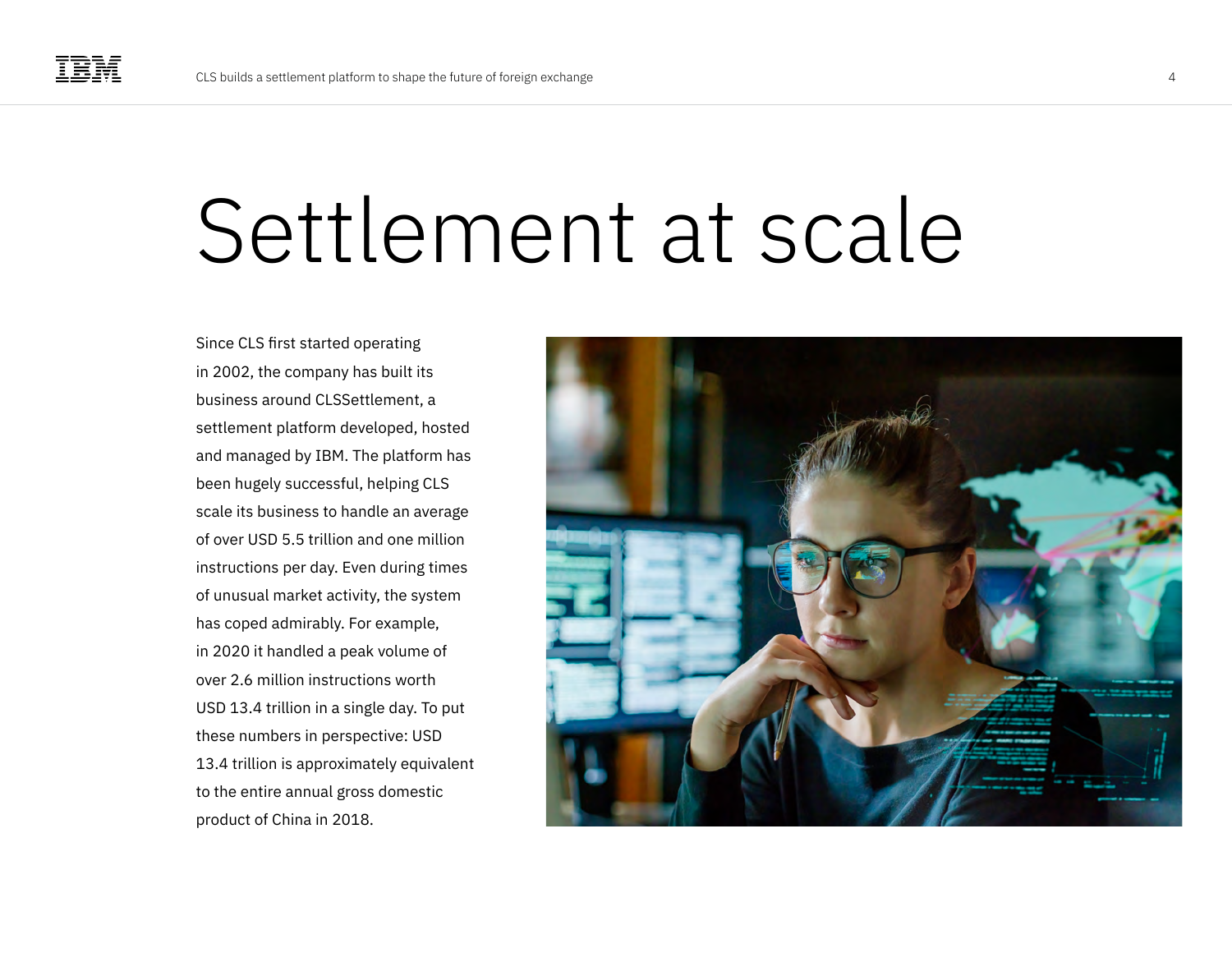Despite its success, the system was a product of its time. Application code was tightly coupled to legacy middleware that was difficult to support and limited the company's agility in developing, testing and launching new services.

To facilitate the evolution of FX markets in the years to come, CLS embarked on an initiative to modernize the CLSSettlement platform—moving to a new infrastructure, rewriting the core application from C to Java and taking greater ownership of its development. The goal of the initiative was to enable convergence between the platform and the company's Unified

Services Platform (USP), which already supports other CLS products such as CLSClearedFX and CLSNow.

This convergence initiative required a fundamental shift in the relationship between CLS and IBM, from a customer-supplier relationship to a much more collaborative partnership. To help drive this change, the company's senior executives took an active role in sponsoring the project and put it under the control of a dedicated program director, who utilized the experience of IBM to implement effective plans and governance to successfully deliver this ambitious transformation.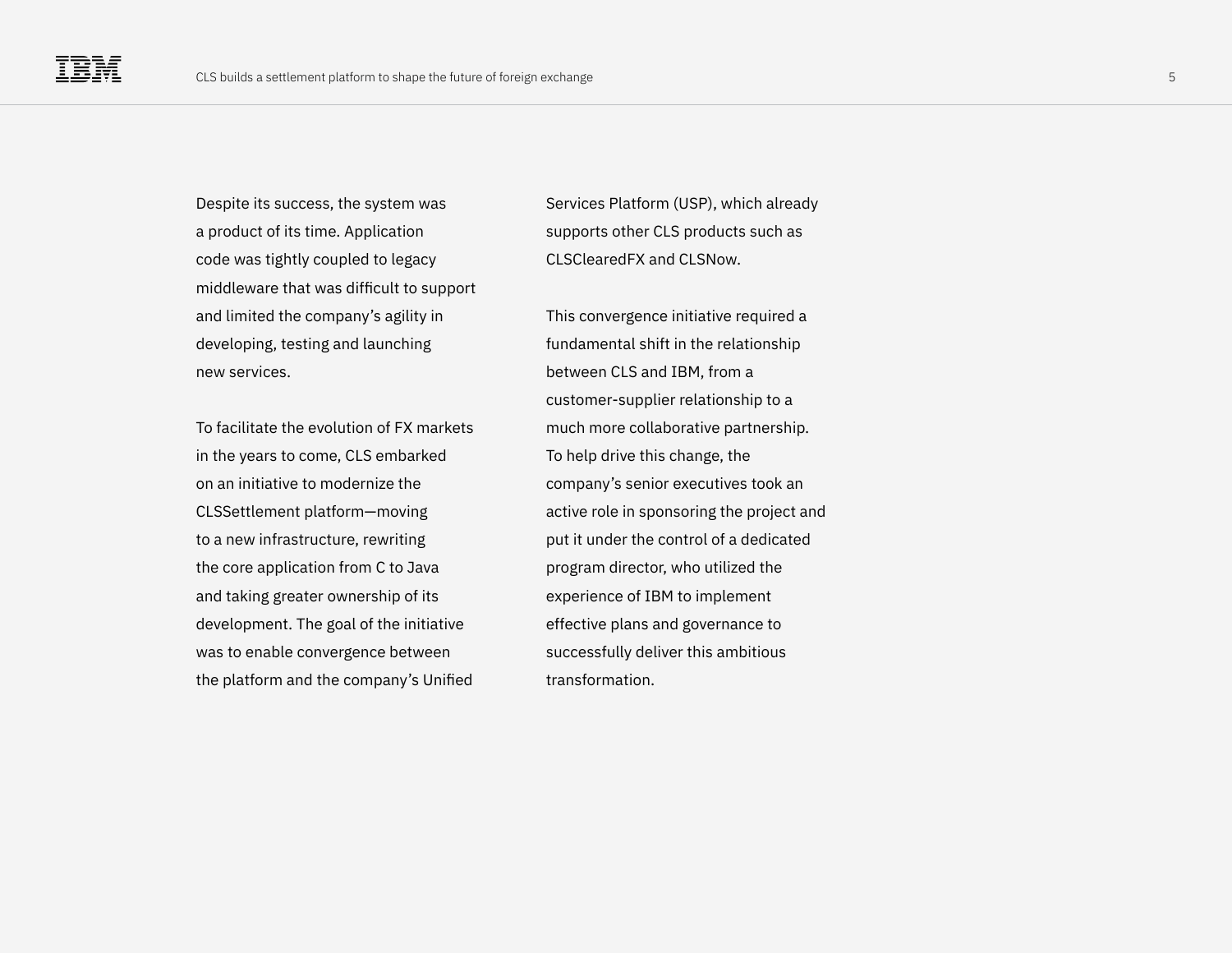# Overcoming challenges together

Just as the team began to gel after a project workshop hosted by CLS in New Jersey, everything changed. The COVID-19 pandemic put most of the world into lockdown, which meant that project offices in New Jersey and New York in the US, Portsmouth and London in the UK, and Pune and Chennai in India, had to close down and teams had to work from home.

Despite these challenges brought on by the pandemic, the team was able to adapt its delivery methodology and take advantage of the new mode of operations to improve

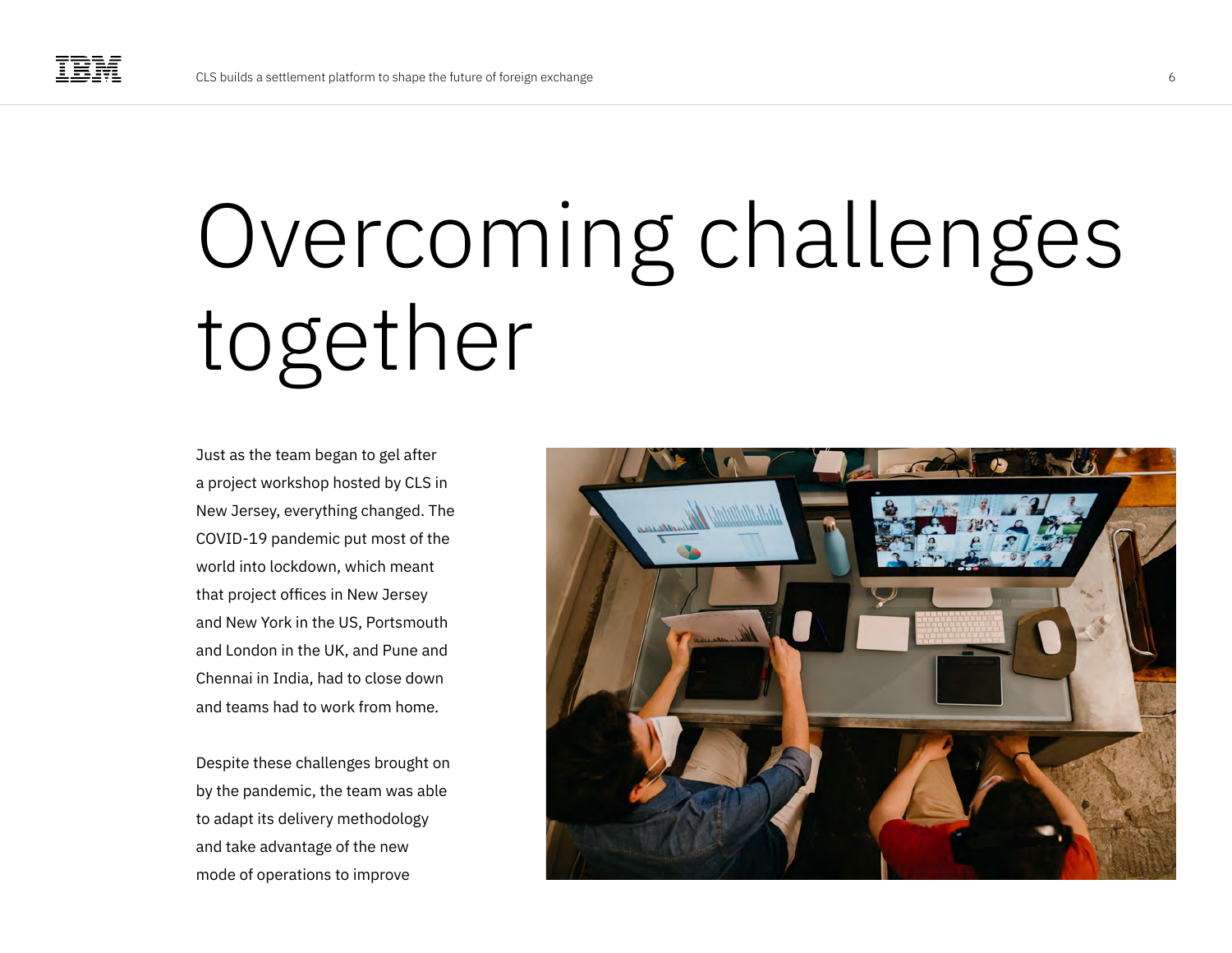communication and flexibility within the distributed team.

Moreover, the project's leadership gave team members the flexibility to set their own schedules to work around childcare and family obligations. The result was greater productivity, as many team members began working at times that maximized the overlap between geographies, instead of sticking to regular local working hours.

"We took the view that it doesn't matter when or where people work we all work asynchronously," explains Rachel Lum, Executive Partner at IBM.

"That was the culture we promoted, and everyone bought into it."

The positive culture quickly fostered a "one team" mentality, and while CLS and IBM notionally focused on different aspects of the project, it became common for team members from both organizations to work together as one.

"In the midst of adversity, the CLS and IBM teams worked really closely together," says Ritesh Gadhiya, Head of Settlement Applications at CLS. "The dedication from both sides was exceptional."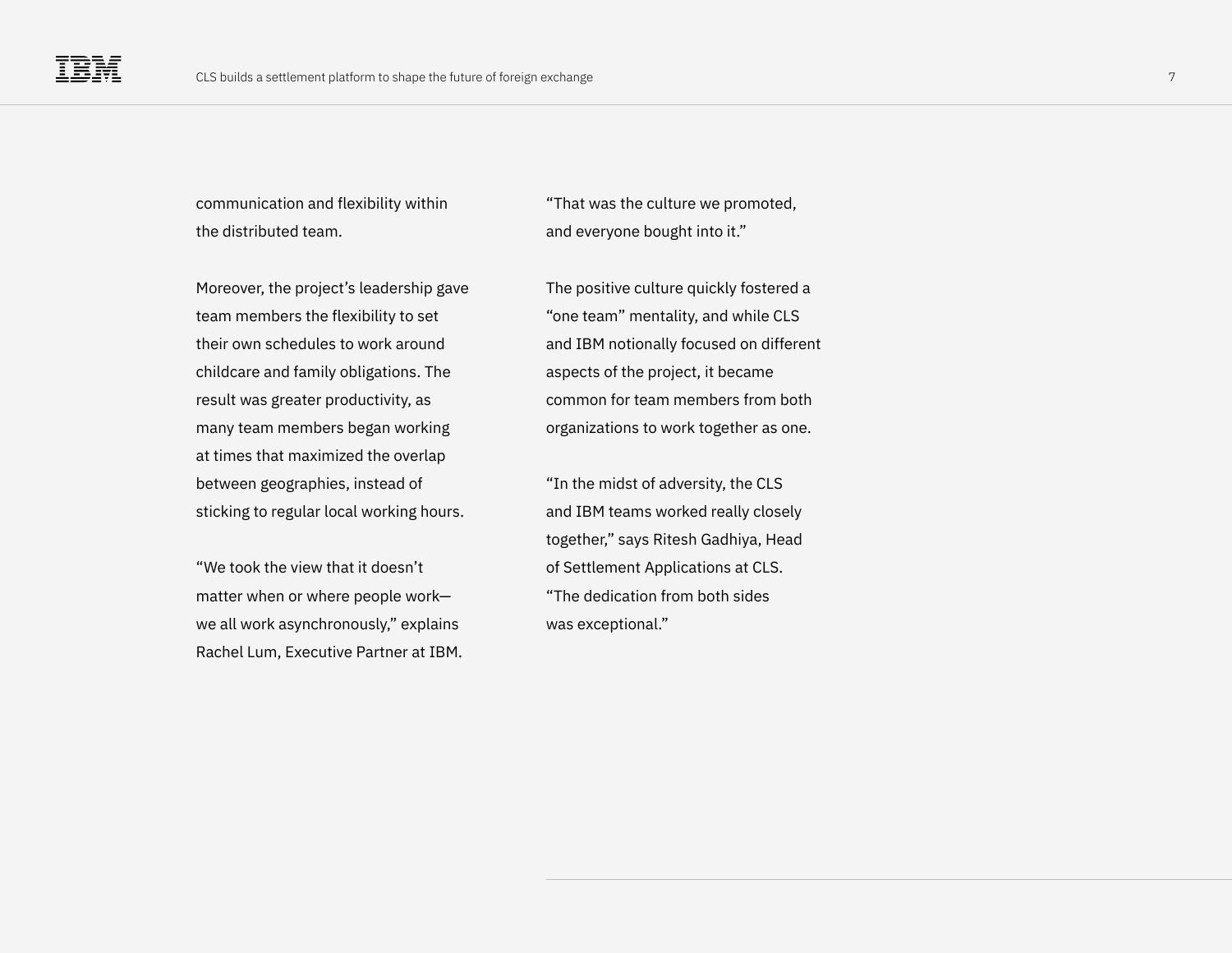### Zero room for error

The goal of the project was to build and deploy a modern application that could handle the vast scale and complexity of FX settlement flawlessly—and since the CLS settlement service is a critical part of the world's financial market infrastructure, there was zero room for error.

As a result, the team planned to take every possible precaution to mitigate risk and ensure that the new application would seamlessly meet the requirements of the foreign exchange markets.

The team began by building on extremely well-tested and standardized platforms that have been proven at scale by thousands of other financial

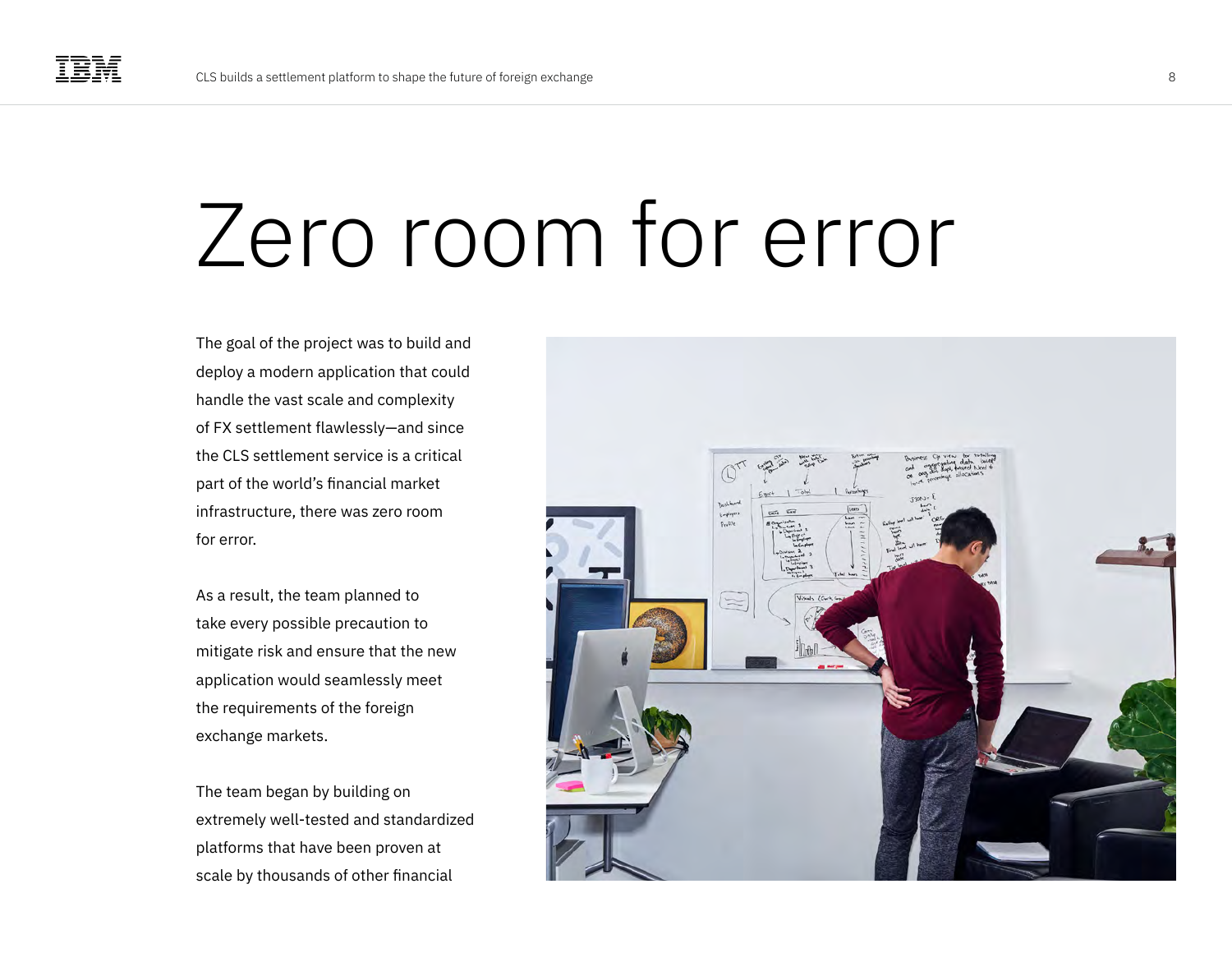services organizations. They developed the new application in Java running on [Red Hat® Enterprise Linux®](https://www.ibm.com/cloud/redhat) and using a variety of IBM middleware, including [IBM® MQ,](https://www.ibm.com/products/mq) [IBM WebSphere® Application](https://www.ibm.com/cloud/websphere-application-server)  [Server,](https://www.ibm.com/cloud/websphere-application-server) [IBM Workload Scheduler](https://www.ibm.com/products/z-workload-scheduler) and [IBM Security® Verify Access.](https://www.ibm.com/uk-en/products/verify-access)

The CLS and IBM team then rigorously tested the application both internally and with each of the 74 member banks—an extremely complex and challenging process that involved coordinating and confirming the changes required to each bank's

systems, as well as making changes to the new CLS application itself. This testing phase was delivered on schedule, which CLS considers a major achievement.

"The project sparked some innovations in the way we test our systems," says Gadhiya. "For example, we built a Risk Model Test Engine (RMTE) which we used to run simulations of more than 28,000 scenarios and the equivalent of 100 years of production data to stress test our algorithms."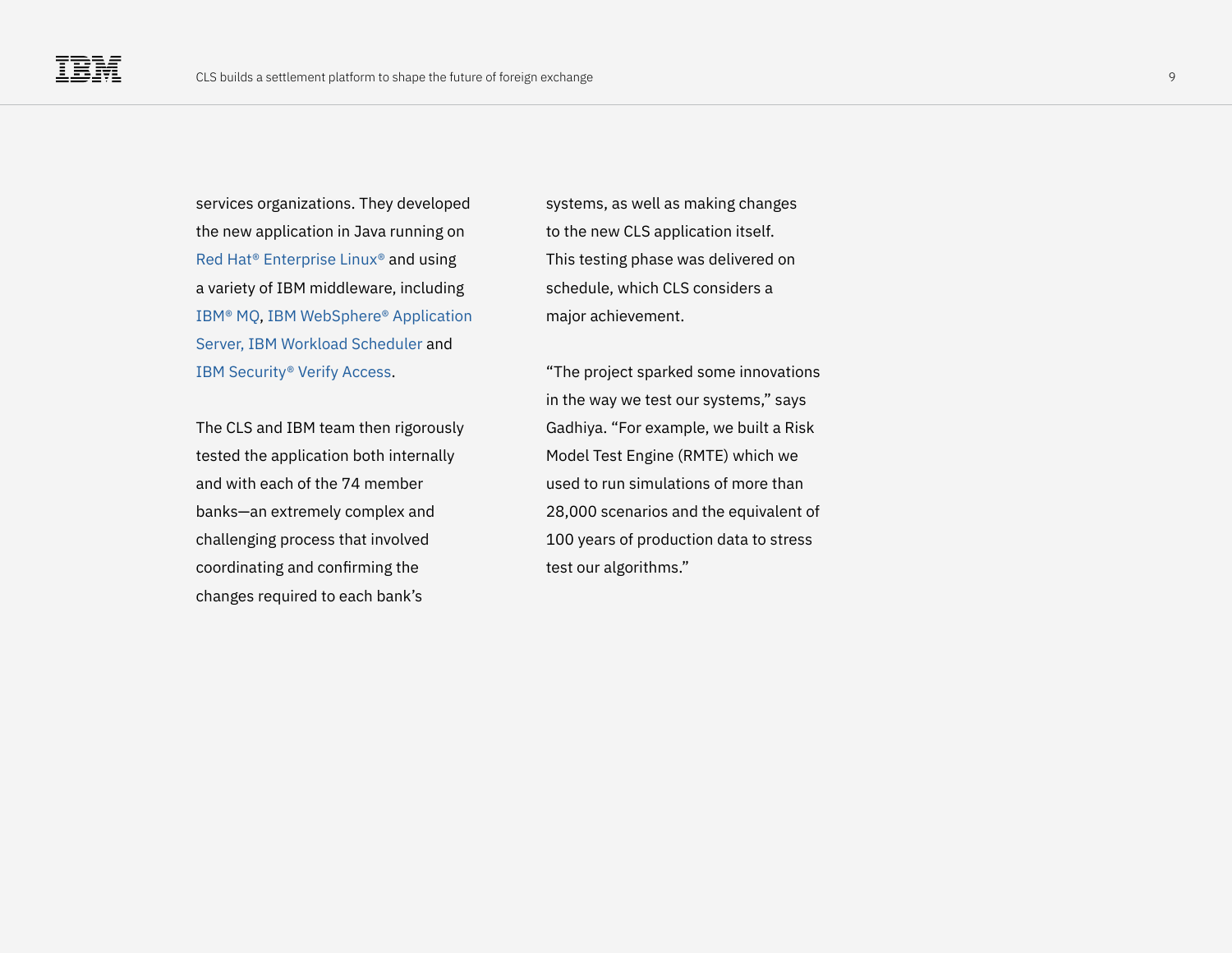# Parallel running

After comprehensive integration testing had given the team a high level of confidence in the new application, the next phase was to run the system in parallel with the legacy platform. Rigorous monitoring and analysis was used to confirm that both systems would consistently produce the same results for the market.

This parallel phase was designed to enable frequent data migrations to reset the state of the new application in case its behavior diverged from the existing system. However, in practice, over the course of the six-month parallel run, the team only needed to use this functionality once to address a software problem.

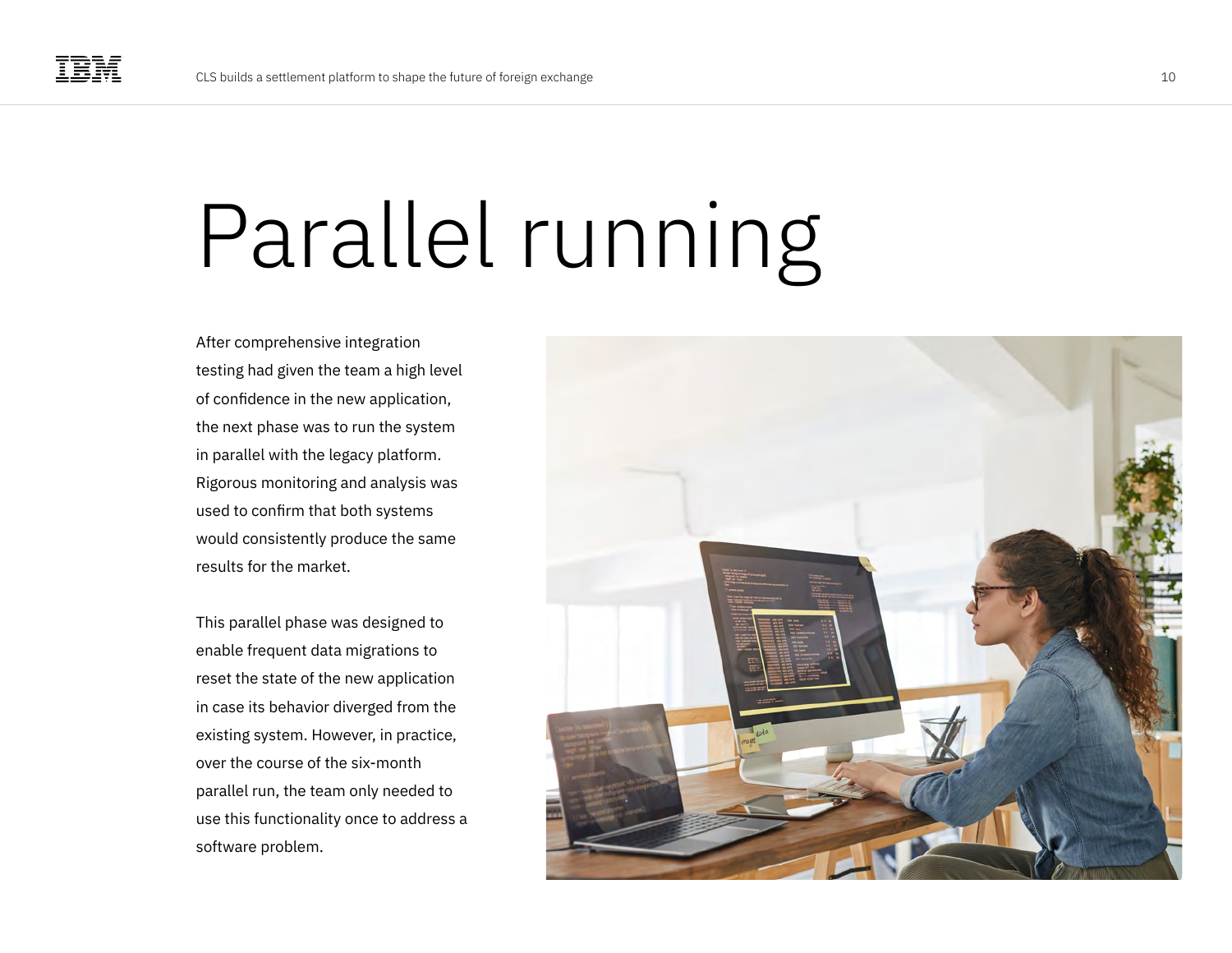"The software stabilized very quickly once we started the parallel run phase, and the quality of CLS's data is extremely high, so we found there was very little need for fixes or data migrations," says Patrick Smith, Program Manager at IBM. "In fact, even when CLS had the biggest single day of transactions in its history, the new application coped with nearly three times the normal workload, and the outcomes were as expected. We were delighted because it proved that we could potentially cut over even

with a very high level of transactions without issues."

Toward the end of the parallel phase, the emphasis increasingly shifted to preparations for the final production cutover event. The team ran multiple full-scale rehearsals, each lasting 20 to 30 hours and involving many stakeholders from across the distributed project team. Once again, the need to work effectively within the restrictions imposed by the global pandemic not only created challenges,

but also led to new ideas and process improvements.

For example, instead of relying on established teams to oversee each step in the cutover process, the team created a much more resilient model, with multiple resources available across multiple locations to act as backups in case any individual team member suffers connectivity, power or other issues at critical stages. This is a model that CLS will be able to utilize for future change and transformation activity.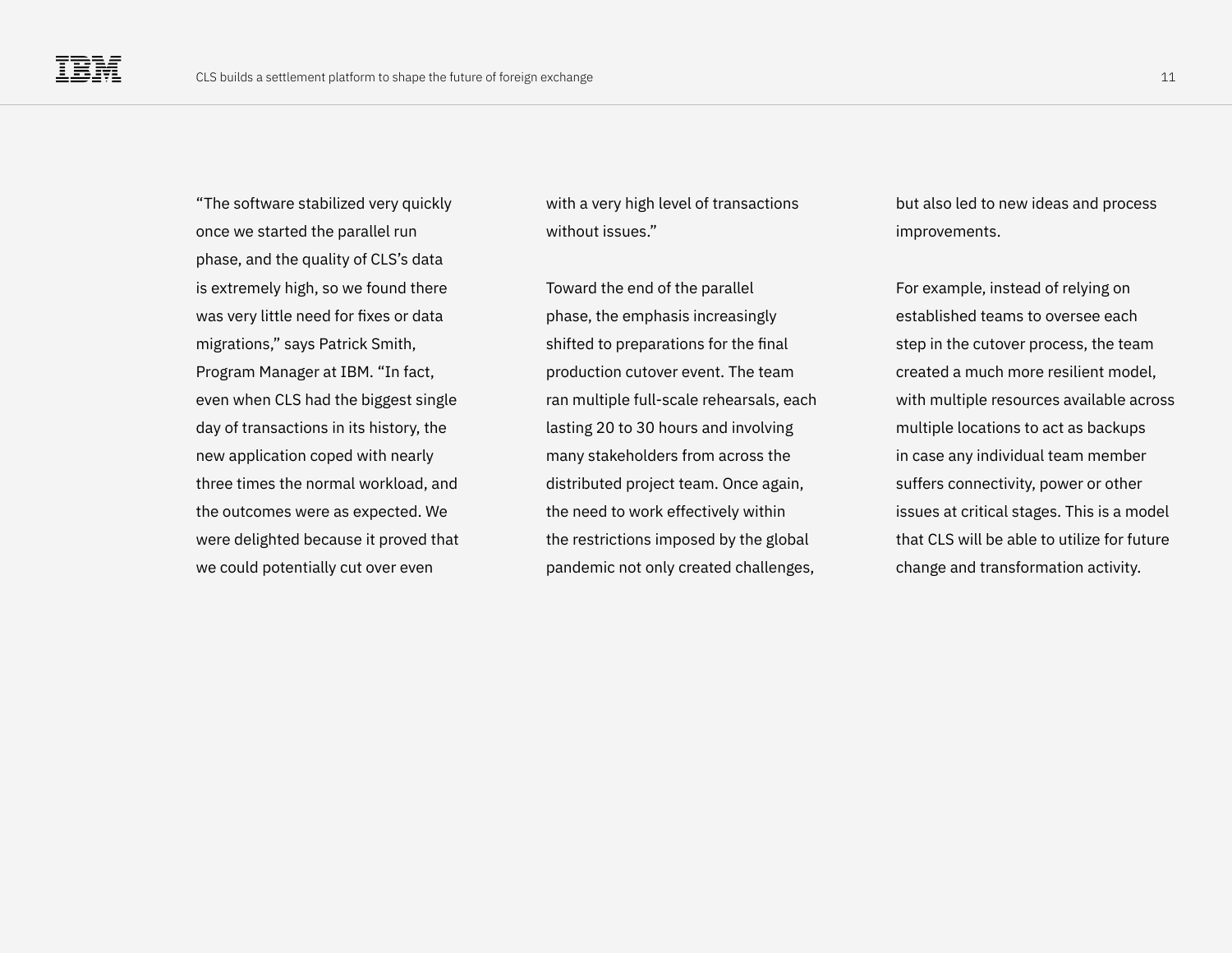## A platform for the future

After all the tests and rehearsals, the team was confident that it could move forward with the final production cutover—but in a project of this scale and importance, there was still a sense of nervousness in the air.

"No matter how well-prepared you are, you never quite know what might happen on go-live day," says Gadhiya. "The whole team was so invested in the project that they wanted to follow the cutover as it happened, so we set up a live virtual control room that everyone could log in to and see how we were progressing."

In fact, there was little need for anxiety. The cutover was a complete success, with zero high-severity issues, and only

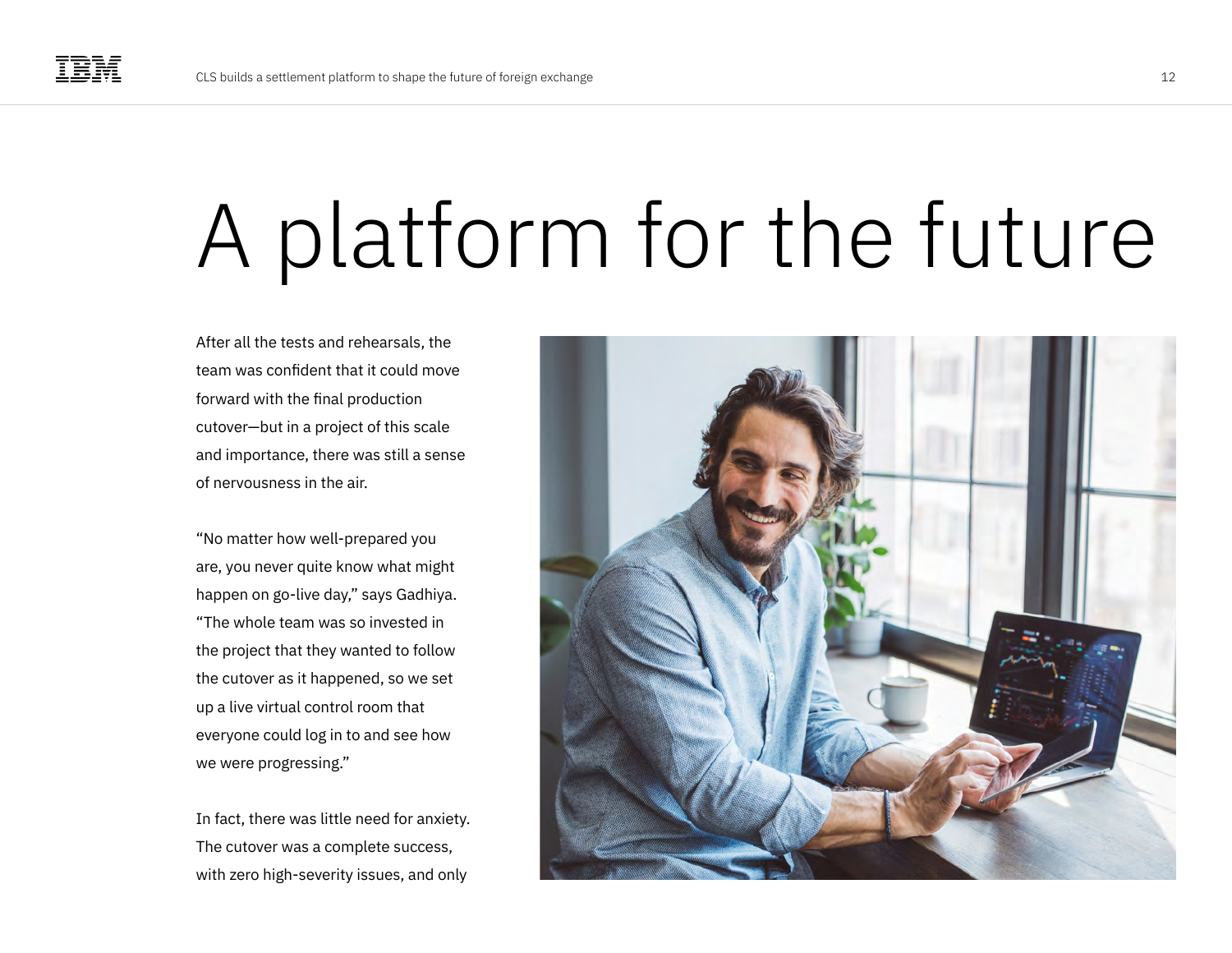a handful of minor hiccups that were quickly resolved.

"We were pleasantly surprised by the smoothness of the cutover," says Gadhiya. "We believe we're the first company in the financial markets infrastructure sector to attempt a modernization project on this scale, and together with IBM, we've shown the industry that this kind of change is possible."

CLS's new platform mitigates business risk by removing legacy middleware in favor of a flexible, industrystandard solution, with loosely coupled components that facilitate development, testing and independent management. This will help to accelerate the development of new products and services, enabling CLS to maintain its position as an innovator in the FX markets.

The platform also provides improved monitoring capabilities for performance, capacity and security, enables the automation of previously manual system management tasks, and increases overall resilience. For example, in the event of a disruption, CLS will be able to resume operations well within the

recovery time objective (RTO) of two hours specified by the Principles of Financial Markets Infrastructure (PFMI).

Gadhiya concludes: "The completion of convergence marks the beginning of a new era for CLS, giving us a single, modern platform that we can use to build and run multiple services and develop new initiatives. Making it easier to grow and evolve our systems, puts us in a stronger position to bring new offerings to market and help our stakeholders mitigate settlement risk even more effectively."